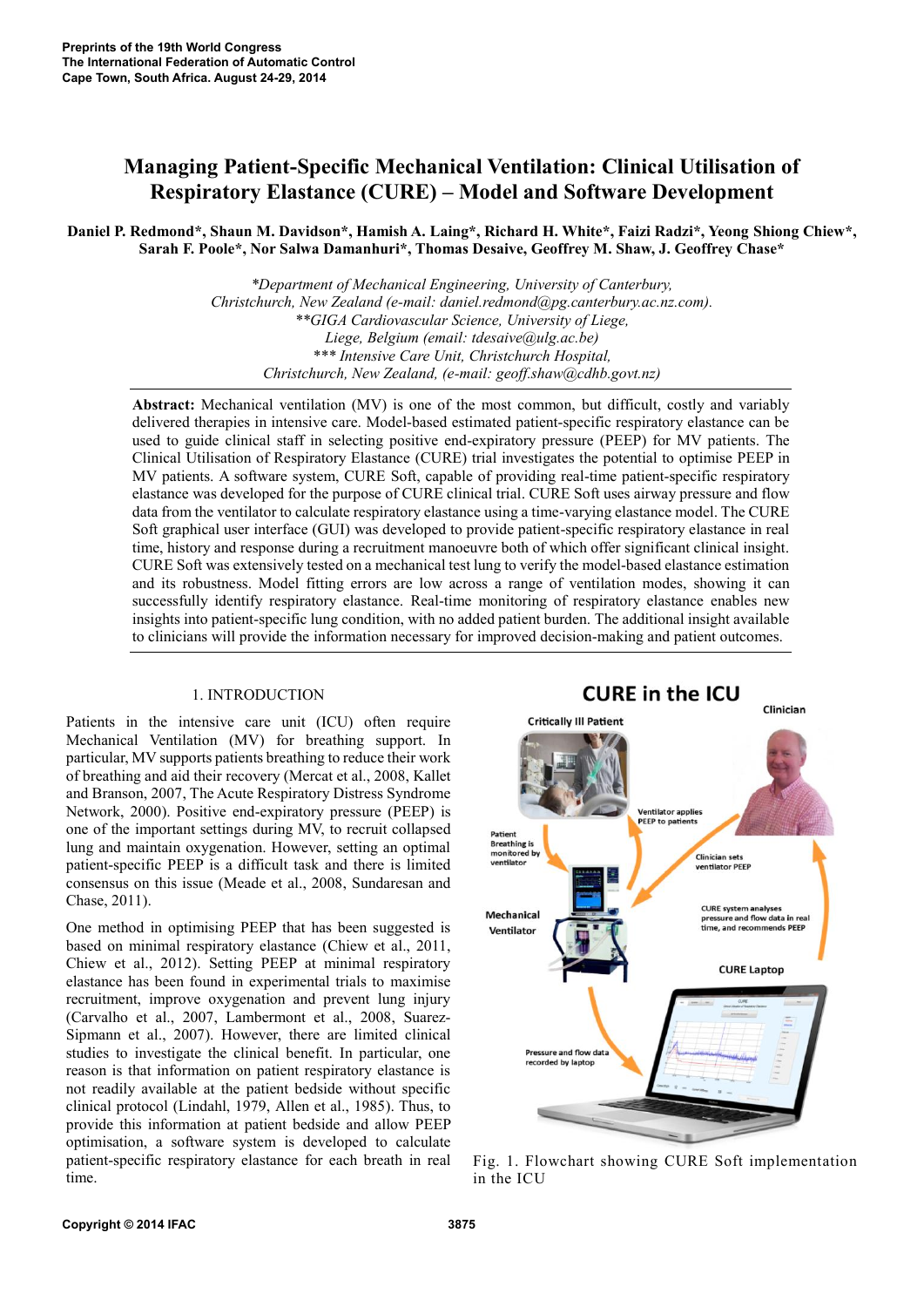A clinical trial, Clinical Utilisation of Respiratory Elastance (CURE), is being carried out to investigate the potential of using respiratory mechanics to optimise PEEP in MV in Christchurch Hospital, New Zealand (Australian New Zealand Trial Registry Number: ACTRN12613001006730). This paper focuses on the development of a software system used for this trial. This system (CURE Soft) is designed to offer additional information about patient-specific respiratory mechanics to aid selecting optimal PEEP. In particular, CURE Soft is a noninvasive software tool that uses readily available patient breath-to-breath airway pressure and flow data to calculate patient-specific respiratory mechanics. A flow chart showing the application of CURE Soft in the ICU is as shown in Fig. 1.

#### 2. SOFTWARE DEVELOPMENT

CURE Soft was developed using Matlab 2013a (MathWorks, Natick, MA), and tested using Puritan Bennett PB840 ventilators (Covidien, Boulder, CO, USA).

### *2.1. Data Acquisition*

Airway pressure and flow data is obtained from the ventilator through the ventilator's Waveforms output function. The RS-232 serial port on the rear of the ventilator display is connected to a laptop through an external USB adapter and a USB cable. A schematic is shown in Fig. 2. A serial data stream design pattern was used to enable simultaneous data acquisition and processing. A serial port object was set up in Matlab with a baud rate of 38400, to match the ventilator output. When the input buffer has  $2^{11}$  bytes available, a callback function is executed. This callback function reads all the available data and stores it in vectors. The data is read line by line and the airway pressure and flow information is stored in vectors. In addition to numerical data, the ventilator also outputs characters "BS" and "BE" to signify breathing start and end respectively. "BS" appears when the ventilator starts to provide breathing support and "BE" appears immediately prior to this point. The index values of the "BS" characters are recorded for breath identification process.



Fig. 2. Schematic of Data acquisition set-up

# *2.2. Data processing*

Patient-specific respiratory elastance is calculated from the single compartment lung model using only the inspiratory portion of breathing (Chiew et al., 2011, van Drunen et al., 2013). Therefore, to enable the automated calculation of realtime elastance, the breathing data must be split into inspiration sections. The occurrence of the "BS" character signifies the beginning of inspiration, and the next occurrence of these characters is the end of expiration. The end of inspiration is determined by searching for the first point where air flow changes from being positive to negative. In addition to

identifying the end of inspiration, a volume threshold of 50 mL is used to filter artefacts of the pressure and flow measurements (Moorhead et al., 2013). Flow is integrated over time through the inspiration section to find the index of this threshold volume. If the breath does not satisfy the characteristics of an inspiration and expiration section, and having a sufficiently large tidal volume, it is discarded and not used for elastance calculations.

### *2.3. Time-varying Elastance Model*

CURE Soft uses a time-varying elastance model (van Drunen et al., 2013, Chiew et al., 2011). The inspiratory sections of pressure and flow are used to calculate elastance for each breath.

$$
P_{aw}(t) = E_{rs} V(t) + R_{rs} Q(t) + P0
$$
 (1)

Eq. (1) defines the single compartment lung model used in the CURE system. *Paw* is the airway pressure throughout the breath (cmH2O) , *Ers* is the respiratory system elastance (cmH<sub>2</sub>O/L), V is the volume inspired during the breath (L),  $R_{rs}$ is the airway resistance (cmH<sub>2</sub>Os/L, Q is the airway flow  $(L/s)$ , and  $P0$  is the offset pressure (cmH<sub>2</sub>O).  $V(t)$  is calculated by integrating the flow  $(O(t))$ .  $E_{rs}$  and  $R_{rs}$  can be determined through the integral based method (Chiew et al., 2011).

The time-varying respiratory system elastance is calculated using Eq.  $(2)$ .

$$
E_{drs}(t) = \frac{P_{aw}(t) - P0 - R_{rs} Q(t)}{V(t)}
$$
 (2)

Each breathing cycles' *Edrs* is normalised to its maximum time and the area under the *Edrs* curve is used as the metric of lung elastance in CURE Soft.

### *2.4. CURE Soft Graphical User Interface*

In CURE Soft, the user interface, is designed with 3 different tabs for information display, as shown in Fig. 3. The tabs are 1) History Tab; 2) Recruitment; and 3) Events. A "Reset" button is present in all tabs, for the purpose of stopping the timer, data processing, closes the data acquisition port, clears the figures, and saves all processed and raw data.

### *2.4.1 History Tab*

CURE Soft is initiated using "Start Collecting Data" command in the History Tab as shown in Fig. 3. In this Tab, the horizontal axis of Fig. 3 represents time. The axis can be adjusted from 3 min to 48 hours using the Timescale box to allow Patient elastance monitoring. The red line in the history tab is PEEP  $(cmH<sub>2</sub>O)$ . The blue and black lines are both elastance. Elastance has been labelled as stiffness. This nomenclature is due to the conceptual understanding of the clinical staff who do not have an engineering background. If the label "elastance" is used, clinical staff tend to interpret an increase in elastance as something becoming more elastic and stretchy, when this understanding engineering is contrary to the true meaning of increased elastance. Using the label "stiffness" lessens the misunderstanding. The blue line is elastance measured breath by breath, this has been overlaid with a black line which is a moving average of elastance.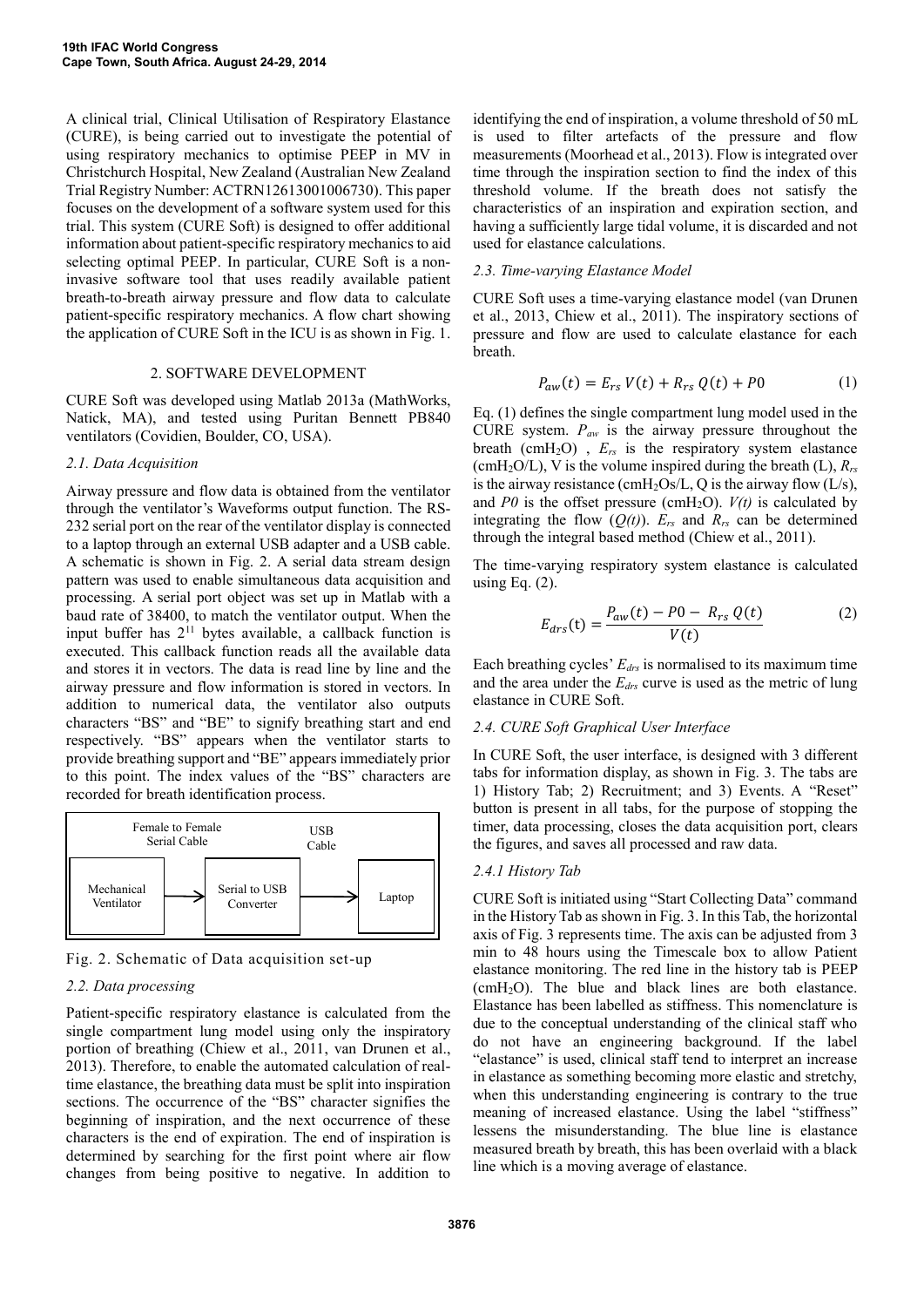

Fig. 3. CURE Soft Graphical user interface: History Tab

# *2.4.2 Recruitment Tab*

The Recruitment Tab shown in Fig. 4 is used when the patient undergoes a recruitment manoeuvre (RM). The recruitment tab provides information on patient-specific respiratory elastance corresponding to PEEP changes during a RM. The horizontal axis is PEEP ( $cmH<sub>2</sub>O$ ) and the vertical axis is elastance  $(cmH<sub>2</sub>O/L)$ . The blue line shows elastance changes with incremental PEEP, and the red line is decremental PEEP. Each point on the curve is an average of the elastance of all the breaths that occur at a single PEEP during the RM.



Fig. 4. Recruitment Tab of CURE Soft.

# *2.4.3 Events Tab*

The Events Tab (Fig. 5) records the RM details, or clinical events that may interrupt MV delivery throughout the trial.

This Tab features a manual events input that allows the user to store clinical events that occur, such as adjustment of the endotracheal tube, moving the patient or perform airway suctioning.



Fig. 5. Events Tab of CURE Soft.

# *2.5 Simulation and CURE Soft testing*

Software development and testing was carried out using a mechanical lung (Michigan Instruments Dual Adult Test Lung) connected to the PB840 ventilator. The software was extensively tested on the mechanical lung to ensure it was robust. MV patients are highly variable breath-to-breath (Kallet et al., 2007). Thus, the airway pressure and flow profile are subject to noise and significant artefacts that are not considered as breathing. To simulate this condition, external disturbances were applied to a mechanical lung in the form of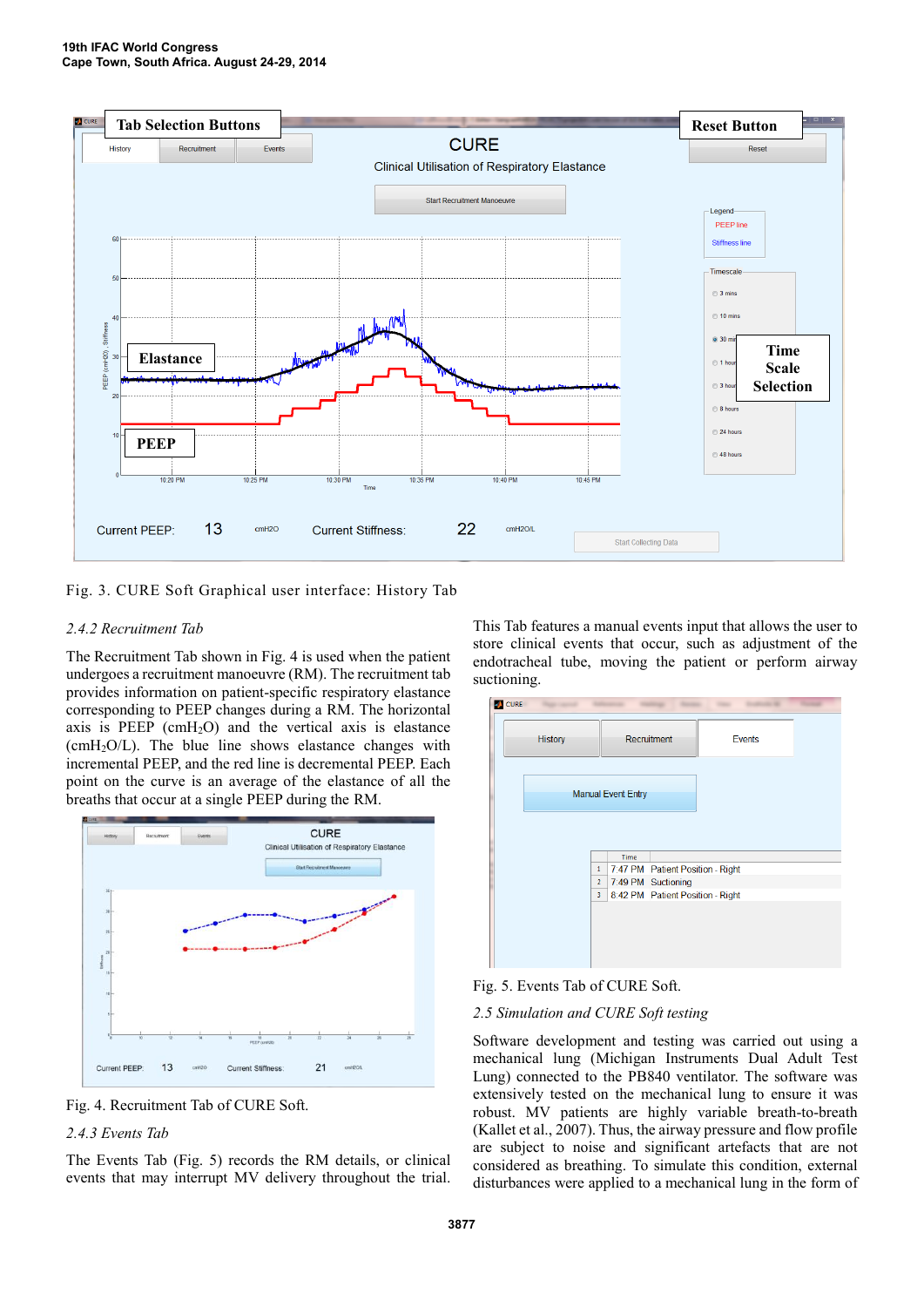manual rapid compressions of the mechanical lung bellow, which causes significant pressure and flow mismatch. These disturbances were used to ensure the software can continue operation with non-uniform breathing data, such as can occur with coughing, suctioning or other ventilation asynchronies.

To verify the model-based time varying elastance estimation, a series of test were performed using a mechanical lung. Curve fitting error calculations were made for each breath at a range of ventilator settings and MV modes. The mechanical lung was set to two different elastance levels for the testing (Level  $1 = 6$ ) cmH<sub>2</sub>O/L and Level  $2 = 20$  cmH<sub>2</sub>O/L). Of note, the mechanical lung uses compliance (C) as a measure of lung stiffness (Elastance  $= 1/$  Compliance). Using these set of elastances, the ventilator was set to three different ventilation modes: Bi-Level, Synchronous Intermittent Mandatory Ventilation Pressure Control (SIMV-PC) and Synchronous Intermittent Mandatory Ventilation Volume Control (SIMV-VC). The two pressure control modes (SIMV-PC and Bi-Level) were tested at a range of different high and low pressures, while the volume control mode (SIMV-VC) was

tested with both square and ramp flow profiles, with two PEEP levels, and two different tidal volumes. At each of these settings approximately 30 breaths were recorded and processed through CURE Soft.

### 3. RESULTS

Tables 1 and 2 showed the ventilator settings during the mechanical lung testing and the model fitting error to the airway pressure curve. The model fitting errors are presented as absolute percentage error (median and Interquartile Range (IQR)). The median elastance measured at elastance Level 1 (Table 1) is  $6.44 \text{ cm}H_2O/L$  (IQR: 5.60-8.38). The median elastance at elastance Level 2 (Table 2) is 22.22 cmH2O/L (IQR: 21.82-24.98). Tables 1 and 2 show the median curve fitting errors are generally lower in pressure control modes (Bi-Level and SIMV pressure control), which is likely due to changes in shapes of the pressure and flow curve profile, that make the parameter identification more susceptible to noise. In general curve fitting errors are low, and elastance can be estimated accurately with low model fitting error.

|  |  |  |  | Table 1. Model fitting error for Elastance Level 1 (6 cmH2O/L) $\,$ |  |
|--|--|--|--|---------------------------------------------------------------------|--|
|  |  |  |  |                                                                     |  |

|                |                                         | <b>Ventilator Settings</b>         |                | Curve fitting error for each breath |                      |                               |
|----------------|-----------------------------------------|------------------------------------|----------------|-------------------------------------|----------------------|-------------------------------|
| Mode           | <b>PEEP</b><br>$\text{(cmH}_2\text{O})$ | $PIP*$<br>$\text{(cmH}_2\text{O})$ | $Vt^*$<br>(mL) | <b>Flow profile</b>                 | <b>Median [IQR]</b>  | <b>No. of Breathing Cycle</b> |
| Bi-Level       | 10                                      | 15                                 | -              |                                     | $0.44$ [0.40 - 0.49] | 38                            |
| Bi-Level       | 10                                      | 20                                 |                |                                     | $0.47$ [0.44 - 0.51] | 38                            |
| Bi-Level       | 15                                      | 20                                 |                |                                     | $0.35$ [0.31 - 0.38] | 26                            |
| <b>SIMV PC</b> | 10                                      | 20                                 |                |                                     | $0.47$ [0.45 - 0.51] | 31                            |
| SIMV-PC        | 15                                      | 25                                 |                |                                     | $0.38$ [0.34 - 0.40] | 29                            |
| SIMV-PC        | 20                                      | 30                                 |                |                                     | $0.31$ [0.29 - 0.34] | 27                            |
| SIMV-VC        | 10                                      | $\overline{\phantom{a}}$           | 300            | Ramp                                | $1.85$ [1.70 - 1.93] | 35                            |
| SIMV-VC        | 10                                      | $\blacksquare$                     | 300            | Square                              | $2.33$ [2.22 - 2.42] | 22                            |
| SIMV-VC        | 10                                      |                                    | 600            | Ramp                                | $1.30$ [1.24 - 1.36] | 33                            |
| SIMV-VC        | 10                                      |                                    | 600            | Square                              | $0.95$ [0.65 - 1.08] | 26                            |
| SIMV-VC        | 20                                      |                                    | 300            | Ramp                                | $1.06$ [0.99 - 1.10] | 23                            |
| SIMV-VC        | 20                                      |                                    | 300            | Square                              | $1.49$ [0.72 - 1.85] | 35                            |
| SIMV-VC        | 20                                      |                                    | 600            | Ramp                                | $0.83$ [0.79 - 0.87] | 28                            |
| SIMV-VC        | 20                                      |                                    | 600            | Square                              | $0.27$ [0.22 - 0.36] | 29                            |

**\*PIP –** Peak inspiratory pressure; Vt – Tidal Volume

# **Table 2. Model fitting error for Elastance Level 2 (20 cmH2O/L)**

|                |                                         | <b>Ventilator Settings</b>      |            | Curve fitting error for each breath |                        |                               |
|----------------|-----------------------------------------|---------------------------------|------------|-------------------------------------|------------------------|-------------------------------|
| Mode           | <b>PEEP</b><br>$\text{(cmH}_2\text{O})$ | PIP<br>$\text{(cmH}_2\text{O})$ | Vt<br>(mL) | <b>Flow profile</b>                 | <b>Median [IQR]</b>    | <b>No. of Breathing Cycle</b> |
| Bi-Level       | 10                                      | 15                              |            |                                     | $0.70$ [0.62 - 0.73]   | 23                            |
| Bi-Level       | 10                                      | 20                              |            |                                     | $1.01$ [0.93 - 1.22]   | 22                            |
| Bi-Level       | 15                                      | 20                              |            | $\blacksquare$                      | $0.48$ [0.43 - 0.54]   | 24                            |
| SIMV-PC        | 10                                      | 25                              |            |                                     | $1.65$ [1.38 - 1.78]   | 24                            |
| SIMV-PC        | 15                                      | 30                              |            |                                     | $1.27$ [1.09 - 1.49]   | 21                            |
| SIMV-PC        | 20                                      | 35                              |            |                                     | $1.13$ [0.97 - 1.29]   | 22                            |
| <b>SIMV VC</b> | 10                                      |                                 | 300        | Ramp                                | $1.13$ [1.05 - 1.31]   | 27                            |
| <b>SIMV VC</b> | 10                                      |                                 | 300        | Square                              | $4.34$ [3.83 - 4.56]   | 22                            |
| <b>SIMV VC</b> | 10                                      |                                 | 600        | Square                              | $0.67$ [0.47 - 0.83]   | 26                            |
| <b>SIMV VC</b> | 20                                      |                                 | 300        | Ramp                                | $0.83$ [0.75 - 0.92]   | 25                            |
| <b>SIMV VC</b> | 20                                      |                                 | 300        | Square                              | $1.33$ [1.21 - 1.46]   | 25                            |
| <b>SIMV VC</b> | 20                                      |                                 | 600        | Ramp                                | $0.60$ [0.57 - 0.68]   | 27                            |
| <b>SIMV VC</b> | 20                                      |                                 | 600        | Square                              | $0.44$ $[0.32 - 0.51]$ | 21                            |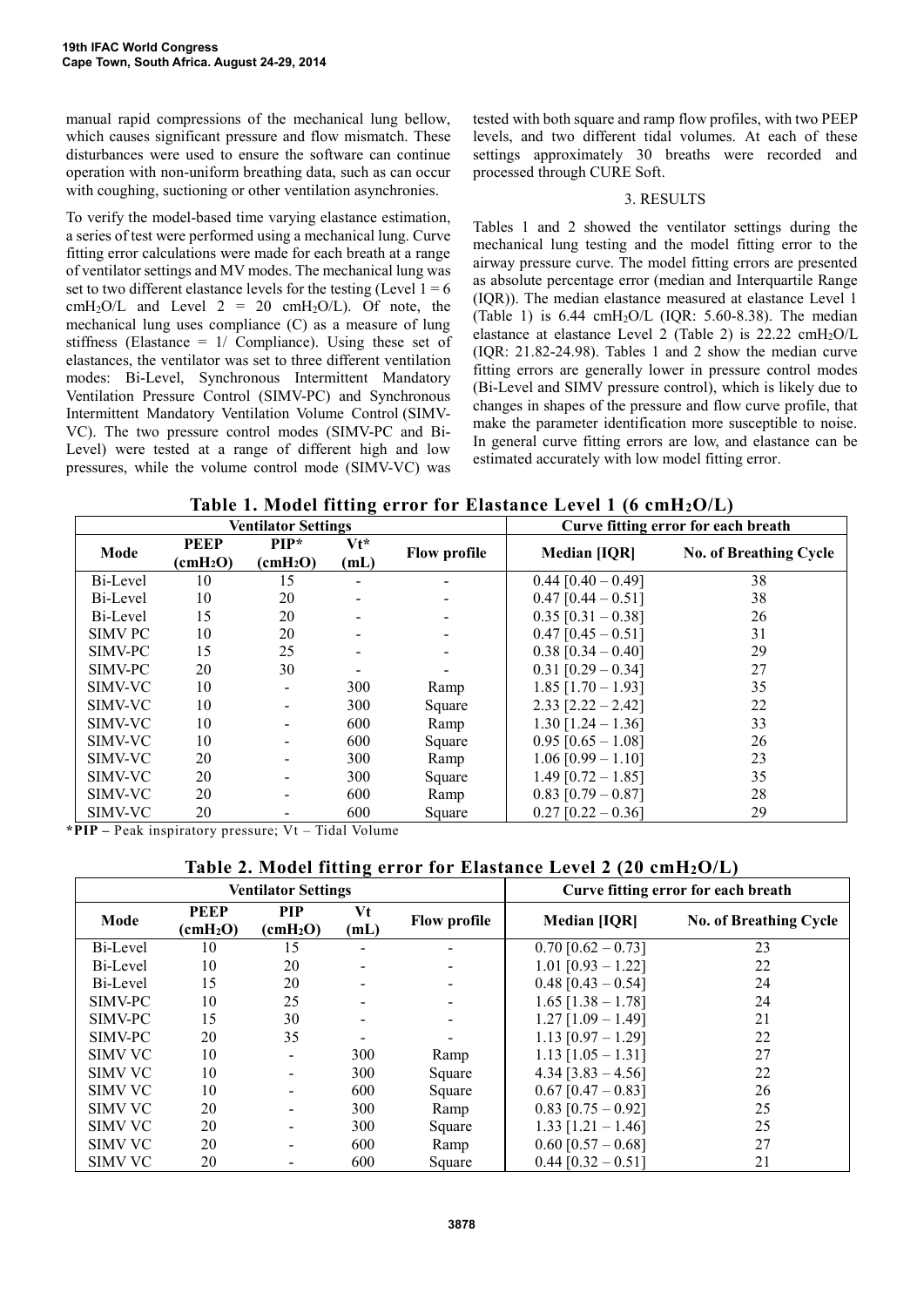Fig. 6 shows an example of the processing and filtering carried out on one breath. The pressure curve shows the pressure calculated from the identified parameters  $(E_{rs}$  and  $R_{rs}$ ), and the pressure measured from the ventilator. There is good agreement between the calculated and measured pressures, indicating the time–varying elastance model can successfully capture the respiratory dynamics. The performance of the breath identification algorithms is shown on the flow profile. The square shows where the start of inspiration is detected, the circle is the volume threshold point, and the diamond is the end of inspiration. Fig. 6 also shows the  $E_{ds}$  trajectory for this breath, and the calculation of the area under the  $E_{\text{drs}}$  curve, which is used as the metric for lung elastance in CURE Soft.



Fig. 6. Top graph shows pressure during a breathing cycle, the solid red line is the pressure calculated according to Equation 1. The middle graph shows flow during a breath, the symbols represent the identified inspiration start, threshold and end points. The bottom graph shows *Edrs* varying through the inspiration, and the calculation of are under the curve of *Edrs*.

### 4. DISCUSSION

CURE Soft successfully identifies respiratory elastance in real-time as evidenced by the low curve fitting error when testing on a mechanical lung. True respiratory system elastance can be determined from breathing data.

Calculations of respiratory elastance were previously only available by performing an inspiratory pause (Barberis et al., 2003) or specific clinical protocols (Albaiceta et al., 2003, Allen et al., 1985). The existing methods of respiratory elastance monitoring are invasive or require additional monitoring equipment, which makes clinical application difficult. In comparison to CURE Soft the model based approach using readily available airway pressure and flow profile adds no additional burden to patients and provides more information than was previously available.

CURE Soft can work on any mode of ventilation, with any settings, as only pressure and flow waveforms are required. CURE Soft. uses multiple linear regression rather than a two point pressure/volume calculation, this provides advantages in the accuracy of the calculation. This provides advantages in the accuracy of the calculation.

Clinically, the CURE system allows continuous tracking of patient disease state across time. Information about changing patient condition over time is very useful to clinical staff, as they can use more information to evaluate the efficacy of previous treatments.

CURE Soft also provides real-time feedback on the effect of a RM, and allows clinical staff to determine whether a patient is recruitable or not, and what PEEP level is optimal for that particular patient at that time. Monitoring elastance continuously can also provide information about patientventilator interactions and how the patients breathing synchronises with the ventilators breathing support. Monitoring patient-ventilator interactions can provide suggestions to clinical staff as to whether they need to modify the ventilator settings or the amount of sedation.

The history and recruitment tabs of CURE Soft are easy to use, and provide quick information to clinical staff about how the patients' lung condition is changing over time, or during a recruitment manoeuvre.

CURE Soft was developed specifically to enable a clinical proof of concept trial, the CURE trial, to run. The CURE trial is testing using real-time model-based respiratory elastance to provide clinical decision making support to optimise PEEP selections. Hence, it is a unique and new capability.

## 5. LIMITATIONS

There are some limitations on CURE Soft in its present form. Like any new software, errors may occur, and CURE Soft has not yet had sufficient testing on real patients to identify or finetuned all of these. Extensive testing has occurred with a mechanical lung, but real patients have significant differences and this testing is not yet complete. As more patients are recruited, the software robustness can be demonstrated and improved.

CURE Soft was developed in Matlab, which is not the ideal platform, but was adequate for the development phase. In future, CURE Soft could be rewritten in a more suitable programming language and run on a tablet, rather than a laptop, or other more user friendly device, incorporating added features like a touch screen.

In the future, further use of CURE Soft will mean there is more feedback from users that can be incorporated into future versions to improve usability, and the display of information. In addition, as more data is collected and analysed from the clinical trial, better methods of optimum PEEP selection can be incorporated.

# 6. CONCLUSIONS

CURE Soft enables the calculation in real-time of model-based respiratory elastance for patients undergoing mechanical ventilation. The use of CURE Soft in clinical trials enables new insights into patient-specific lung condition, with no added patient burden, that were not previously available. The additional insight available to clinicians will provide the potential for improved decision-making and improved patient outcomes.